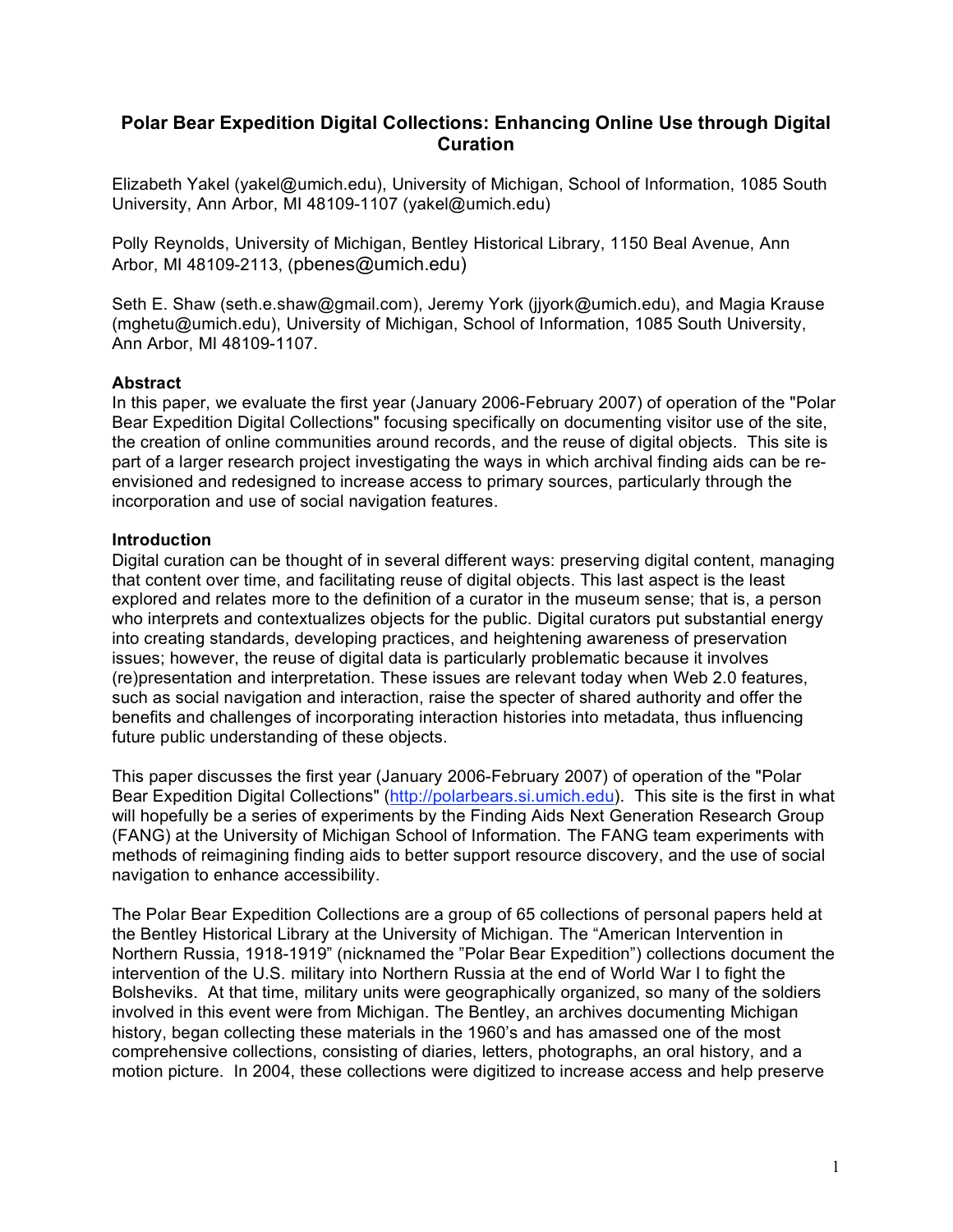the original materials. We selected this group of digital objects for our initial experiment because of the uniqueness of experimenting with entire collections that had been digitally reborn.

We began planning the site in January 2005 and the "Polar Bear Expedition Digital Collections" site went live in January 2006. The site, based on the Everything Development Engine (www.everything2.com), uses a MySQL database as the backbone of the content management system and ImageMagick to render the images. Everything2 was selected because it supported the types of social navigation functions with which we wanted to experiment, specifically commenting, collaborative filtering, and user awareness. In addition to the 12,000+ digital images from the collections, we reused data from other sources including EAD finding aids, MARC records, and a database listing over 6100 soldiers in this campaign.

The "Polar Bear Digital Collections" are also unique in that there is a "real life" community that we have attempted to draw into our online site. This community is primarily composed of descendents of the soldiers. There is also an association which meets each Memorial Day to commemorate the memories of the men involved in the campaign. In addition to this "real life" community, there are numerous historians, World War I aficionados, and others interested in different aspects of the event. Our goal was to create a place where this online community could meet, exchange information, and enhance our online descriptions. In the findings, we discuss the visitors and their uses of the site – both its traditional and social navigation components.

## **Literature review**

Social navigation is defined as an information system which supports collaborative activity (Dourish and Chalmers 1994). Although authors in the archival field have not specifically called for social navigation tools, they have asked for changes in the way we conceptualize finding aids. Duff and Harris argue for shared authority in finding aids to accommodate multiple voices. Light and Hyry promote transparency in the creation of finding aids and the interpretation of archival materials. To date, few archival access systems include these features.

The Science and Technology in the Making (STIM) Project (http://sloan.stanford.edu/index.htm), begun in the late 1990's, was the first attempt at creating more interactive archives. This series of 5 websites was aimed at collecting oral histories and recollections rather than representing existing collections. In his final report, Coleman (n.d.) notes "It is difficult to transform communities that have a life outside of the Web into communities that work on the Web unless they believe they are doing real work, …to be successful … projects should attempt to integrate the work of the community they wish to address."…'To be 'sticky', sites will need to be selfsustaining and provide an archival presence. By self-sustaining, we mean having the ability to continue to generate interesting and useful content; by archival, we mean having the ability to manage that content for the benefit of its users." This problem of a lack of critical mass or audience was also faced by other non-archival projects. In a 2003 study of online recipes by Svensson and Höök, they note that when too few users are simultaneously logged it is impossible to "see any interesting effects of the real-time presence of others" (201-202).

Currently, archival websites are experimenting with different social navigation features. The Haags Gemeentearchief (http://www.denhaag.nl/smartsite.html?id=37609) allows visitors to comment on local photographs. The Everglades Digital Library (http://cwis.fcla.edu/edl/SPT-- Home.php) lets user's rank digital objects and the Ohio Memory Project provides the ability to create and share online scrapbooks (http://www.ohiomemory.org/). While these are all interesting approaches to incorporating social navigation features and shared authority in archival sites, no evaluation of these endeavors has been done. Thus, we have incorporated evaluation components into our research from the beginning.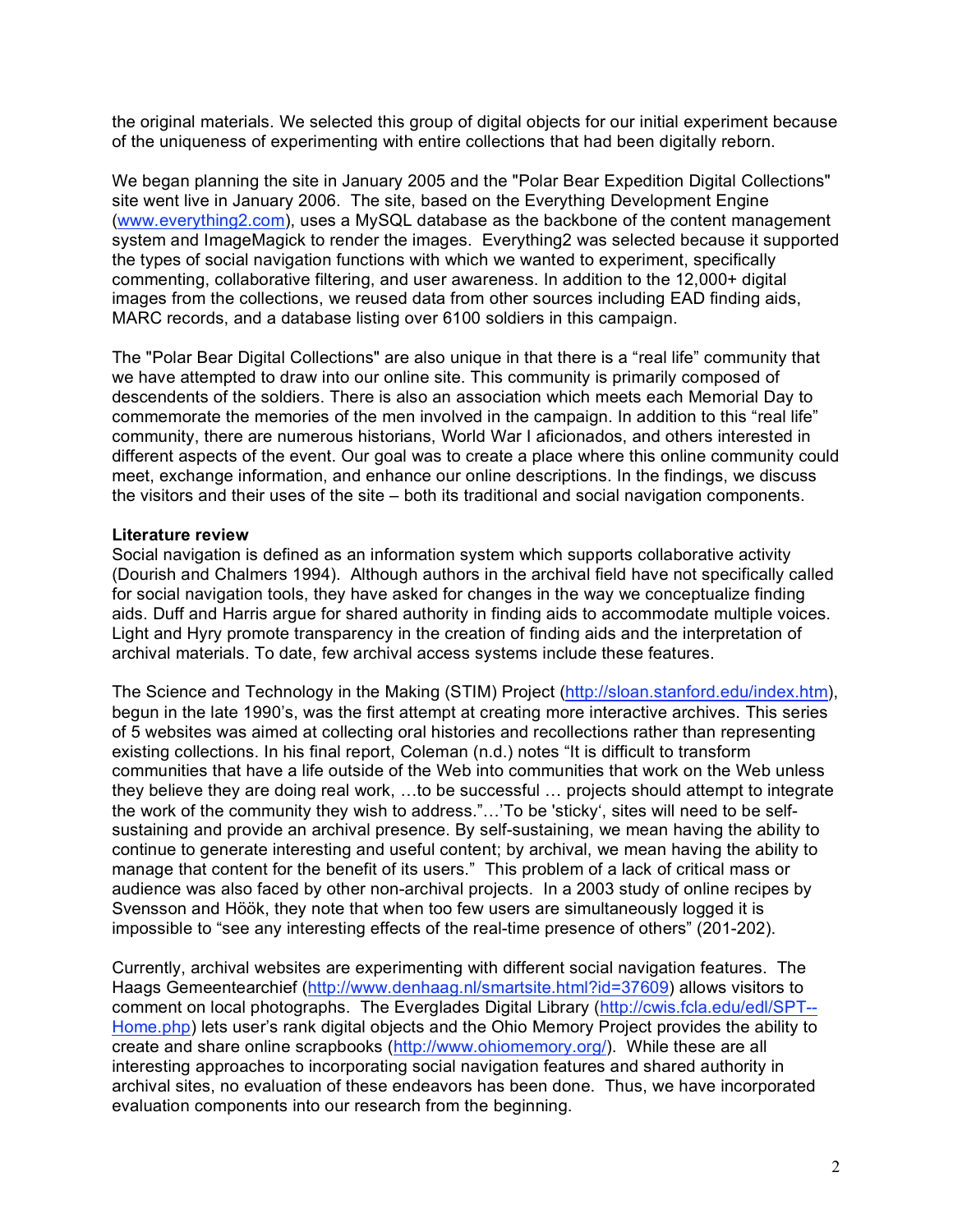## **Methods**

The major research questions for the FANG project are whether social navigation functionalities can support resource discovery and enhance accessibility, and if so, which ones. Evaluation mechanisms include web analytics (internal transaction logs as well as Google analytics since August 2006), a survey (March 2006 with another currently in progress), interviews with visitors, and content analysis of visitor contributions. Our goal is to triangulate these data to get a picture of both the quality and quantity of use of the features that support social navigation.

Analytics data from the site itself (the transaction logs and the contributions of visitors) is the best source of information. Response to the initial survey was sparse (6 respondents most likely due to an overly randomized survey pop up on the site) and only three visitors to the Polar Bear Digital Collections site agreed to be interviewed. Therefore, the survey and interviews should be considered anecdotal and illustrative of usage patterns identified elsewhere.

## **Enhancing Use through Digital Curation**

Between 15 August 2006 and 15 February 2007, there were 24,916 visits to the site. Peterson (2005) claims that better metrics on usage are length of time spent on the site and page views per visit. He argues that visitors who spend over 90 seconds on a site are 'real' users and that 'committed' visitors will access between 5 and 10 pages per session. Figure 1 shows time spent per visit; 4,729 visits lasted for over one minute. Figure 2 notes the number of pages viewed per session; we found that 6 or more pages were viewed in 2,943 sessions.







Figure 1: Time Spent (per second) 15 August 2006-15 February 2007

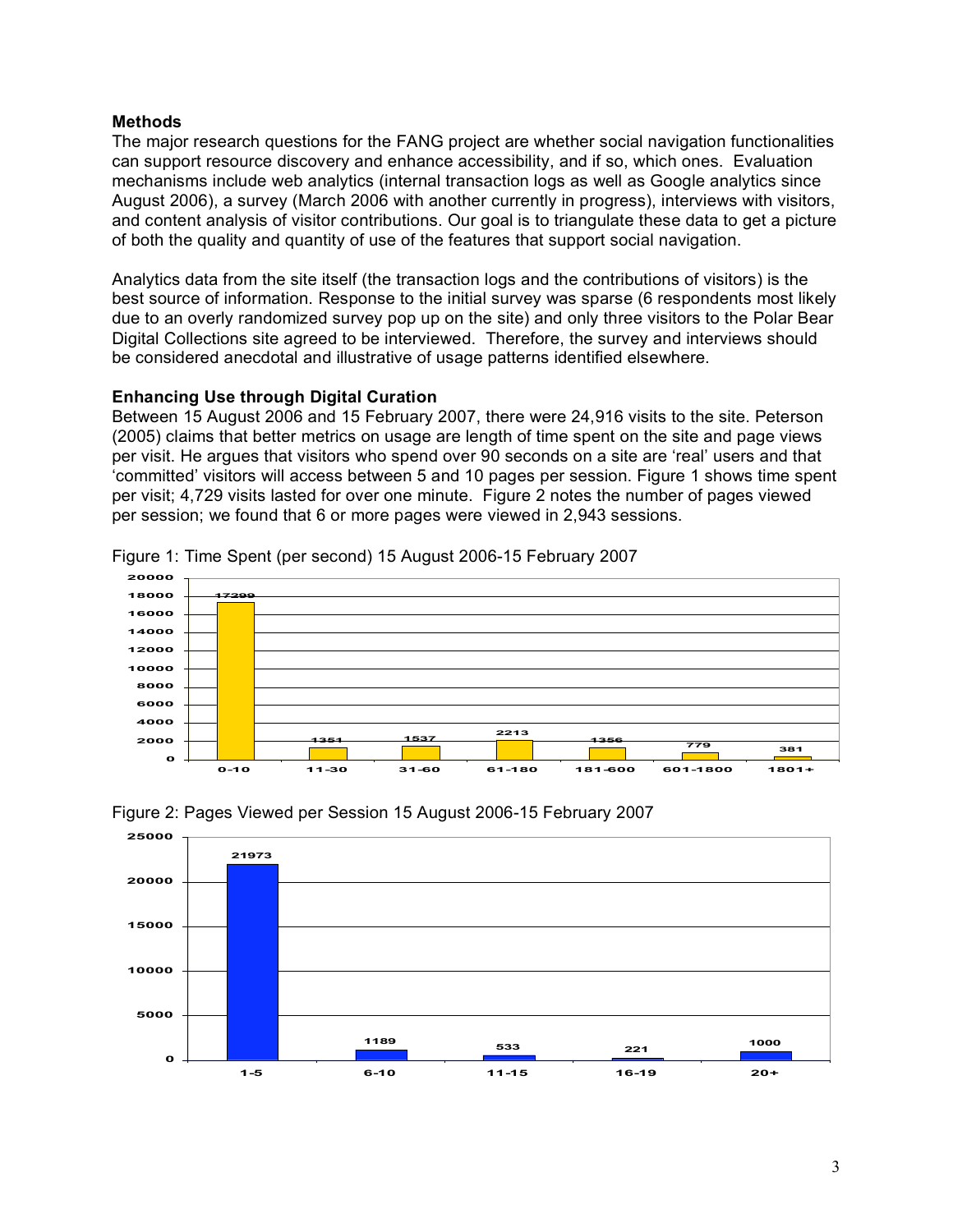Visitors reach the Polar Bear Expedition site in a number of different ways. The most common is through Google search (16,223) and the second most common through direct entry of the site's URL. Referrals from other sites have been important as well. Links to the Polar Bear Collections were added on Wikipedia, the Internet Public Library, the Bentley Historical Library website, the Polar Bear Memorial Association website, and MIRLYN, the University of Michigan online bibliographic catalog. Table 1 shows the ranking and frequency of links from these referring sites. Wikipedia and the Bentley were the most fruitful referrals, MIRLYN (MARC records) was the least productive.

Table 1: How Visitors get to the Site (Selected Rankings)

| Rank | <b>Source [Medium]</b>           | <b>Visits</b> |       |
|------|----------------------------------|---------------|-------|
|      | google                           |               | 16223 |
| 2    | Direct (polarbears.si.umich.edu) |               | 1861  |
| 5    | en.wikipedia.org                 |               | 425   |
| 6    | bentley.umich.edu                |               | 402   |
| 10   | ipl.org                          |               | 267   |
| 26   | pbma.grobbel.org                 |               | 39    |
| 43   | mirlyn.lib.umich.edu             |               | 13    |

The web enables use from around the globe. Table 2 outlines the top 4 countries from which visitors hail. Most are from the United States, but international interest is evident with a number of visitors from Arkhangel'sk (Archangel), the area in Russia where the intervention took place. Within the U.S., 2620 (almost 16%) of the visitors are from Michigan; they also view double the number of pages than others in the U.S. when on the site.

Table 2: Where Visitors Come From: Top 4 Rankings

| Rank | <b>Country/State or City</b> | <b>Number of Visits</b> | <b>Page Views per Visit</b> |
|------|------------------------------|-------------------------|-----------------------------|
|      | United States / Michigan     | 16527/2620              | 4.88 / 9.7                  |
|      | 2 Canada                     | 1855                    | 3.42                        |
|      | 3 United Kingdom             | 1064                    | 3.11                        |
|      | 4 Russian Federation /       |                         |                             |
|      | Arkhangel'sk                 | 939/97                  | 11.18 / 38.14               |

All visitors to the Polar Bear Expedition site are invited to register. Registration has several benefits: the ability to contribute comments, bookmark information or images, see simultaneous visitors, and provide a user profile. As of February 2007, 221 individuals formally registered. Of those registrants, 19 (9%) completed user profiles. Analysis of these profiles shows that most (13) have a family connection to the event. Of the remaining 6 who have submitted online profiles, 4 indicate an interest in the history of the event or the era. From the registrants, we see that the preexisting, but not necessarily connected, Polar Bear Expedition community is slowly building an online community around the site. While the user profiles detail an individual's particular interest in the Polar Bear collections, users also contribute other information as well. Such contributions can be divided into three categories: additional information about an individual or updates on the family of the individual, questions about an individual or searching for information, and information sharing (in several cases adding a URL with a link to a photograph or diary. A typical user profile reads: "My Great Uncle … was killed in action February 1919. ANY information regarding his death or his service with the Polar Bears would be greatly appreciated!!!!!! I have a book printed after the great war with listings and photos of soldiers who were killed in WWI including the AEF in Russia. The Problem is the photos are listed by state and are not in Alphabetical order…If you have a relative who was killed during that time I may have a photo of them in this two volume set. my email is … if you wish to contact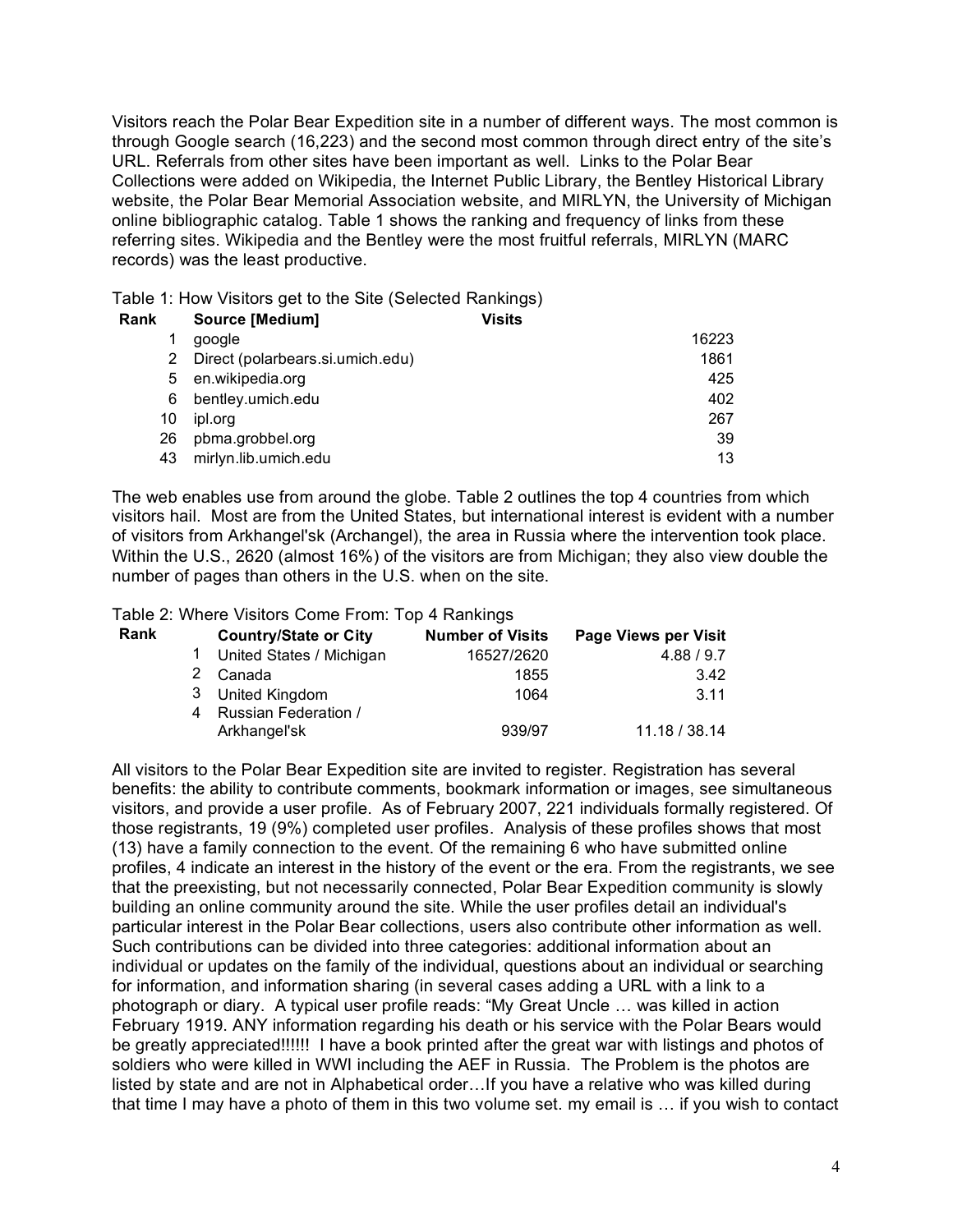me" (User profile node #7297). Most of the people in the user profiles are identifiable and several others, in addition to the author of the previous quotation, provide contact information. We surmise from this behavior that the online community puts some degree of trust in the site.

The original Polar Bear collections at the Bentley were frequently requested. We were interested to see whether digitization, which would dramatically increase exposure to the collections, had any effect on use of the originals. We found that digitization has dramatically increased exposure to the collections and usage in the Bentley has declined. We examined call slips for the physical collections at the Bentley from July – December 1999, a typical period before digitization and from July – December 2006, post-digitization. Table 3 shows that virtual use of the collections exceeds previous and present use of the collections in the Bentley.

|                        | At the Bentley | Online        |
|------------------------|----------------|---------------|
| 1999 (July – December) |                | n/a           |
| 2006 (July – December) |                | 17.523 visits |

Table 3: Use of the Polar Bear Collections Pre and Post Digitization

Enhancing accessibility of the Polar Bear Expedition site has been done through design as well as the addition of social navigation features. In terms of the design, the FANG research team strove to make the site intuitive and one that a visitor could easily "walk up and use". Early on in the site development, we decided to create a rich browsing structure containing 7 categories: collections, individuals, military units, geographic locations, subject, media type, and organizations. We did this using enhanced mark-up of EAD finding aids and reconciliation of similar MARC subject headings. As a result of our efforts, researchers have much easier access to the site's collections than that provided by traditional EAD browsing systems, which tend to use browsing by creator or collection title only.

Table 4: Browse vs. Search

| <b>Page Title</b>                                     | <b>Unique Views</b> | <b>Page Views</b> |
|-------------------------------------------------------|---------------------|-------------------|
| Homepage (Welcome)                                    | 5411                | 7457              |
| browse by: geographic location                        | 1859                | 2911              |
| new advanced search                                   | 1822                | 4162              |
| browse by: individual name                            | 1566                | 3614              |
| browse by: collection                                 | 1448                | 2578              |
| browse by: media type: Photographs.                   | 1275                | 2291              |
| Polar Bear History                                    | 1126                | 1344              |
| browse by: military unit                              | 830                 | 1579              |
| United States Army Signal Corps photograph collection | 692                 | 1600              |
| Frank J. McGrath photograph album.                    | 592                 | 740               |

The creation of this rich browsing structure is quite successful. The web analytics demonstrate an overwhelming preference for browse over search. Browsing by geographic locations and individual names lead other browsing options in popularity. Table 4 shows the top ten pages viewed on the site, five of which are browsing lists. The browsing categories of media type and subject, while not on this list, are in the top 20 most frequently consulted pages. As one interviewee noted, "My preference has basically been to browse by just going through type of subset and then either alphabetically or whatever then go down, scroll down the list until I find what it is I'm looking for" (Interview 1, section 19). This preference for browse over search adds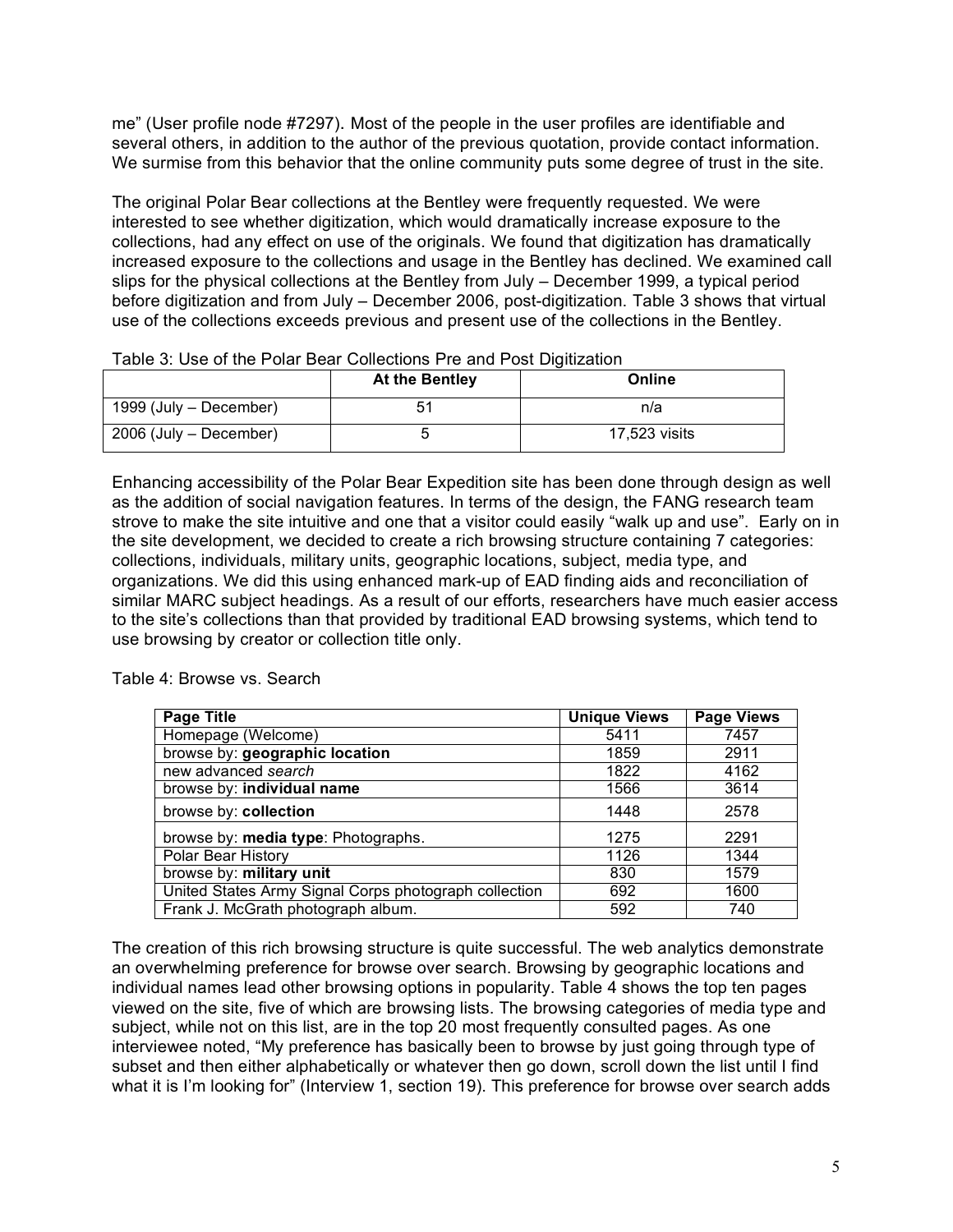evidence to recent research calling into question automatic preferences for search when appropriate browsing structures are available (Katz and Byrne 2003; Olston and Chi 2003). Bookmarking, a design feature we experimented to enhance basic access, was less successful. Although the interviewees and survey respondents liked the bookmarks, only 8 people used the bookmarking feature in the first year. Visitors created 35 bookmarks, ranging from one person with 19 to 4 visitors with 1 bookmark each (the mode). When we implemented the bookmarks, we thought they would reduce the drain on short term memory and enable customization of the site; however, unlike del.icio.us.com, bookmarks on the Polar Bear Expedition site are not sharable and visitors cannot use them to create communities around common interests.

The Polar Bear Expedition site utilizes several features that foster social interaction: user profiles, visitor awareness, link paths, and comments. These features encompass both direct and indirect interaction (Höök, David Benyon, and Alan Munro 1999). Direct interaction involves explicit action on the part of the visitor,and occurs in such situations as asynchronous responses to comments and synchronous online chat. During direct interaction, people are aware of one another. Indirect interaction, on the other hand, guides people less explicitly through information left as a byproduct of others' activities (Dieberger 1999). Indirect interaction is also referred to as collaborative filtering because it aggregates information about previous users (collaborating) to make automatic predictions (filtering) about what future site visitors will want (Goldberg et al. 1992). Amazon.com's book purchasing recommendations are a wellknown example of indirect interaction. On the Polar Bear Expedition site the user profiles and comments are direct social interaction mechanisms; link paths are indirect. User profiles have been discussed previously so we focus on the 'link paths' and comments in this section.

Link paths, originally developed in Everything2 as "softlinks", are one of the collaborative filtering, or recommender, mechanisms used on our site. They provide feedback to visitors concerning the navigational paths previously taken to reach a particular item or collection. As more people use the site, more link paths are aggregated and the overall filtering mechanism (displaying what visitors who viewed this item also viewed) becomes more refined. Over time, we hope that link paths will help to uncover new and unexpected connections between subjects and collections. Paper finding aids have physical signs of use – dog-eared pages and annotations – we hope that the link paths will serve as a virtual equivalent.

Link paths were somewhat problematic for us in the beginning. Survey respondents and interviewees did not initially comprehend the list of links appearing at the bottom of each page titled "link paths". Therefore, we made several adjustments. First, we added a tag line to the link paths similar to that used by Amazon.com: "Researchers who viewed this page also viewed". We also adjusted the link paths' algorithm. At first we set the bar for populating the link paths too high and as a result, they were not being populated quickly. When they were, the homepage and help pages appeared at the very top. While the homepage and help pages were common pathways from many pages, they did not provide us with the kind of relationships and links between collections we wanted. As a result, we eliminated the help and the home pages from the algorithm. Additionally, for privacy reasons, we removed user profiles from the link paths as it might identify a particular user's paths and we wanted the link paths to be anonymous aggregations of users' movement. By redesigning the link paths algorithm to display only collections, digital images, or biographical information from the soldiers' database, we think this feature will better support the relationships and connections we are trying to foster.

The Polar Bear Expedition Digital Collections incorporates a commenting feature which allows users to leave lengthy descriptions and encourages asynchronous interaction among visitors. Comments also become part of the overall system and are searchable along with other text on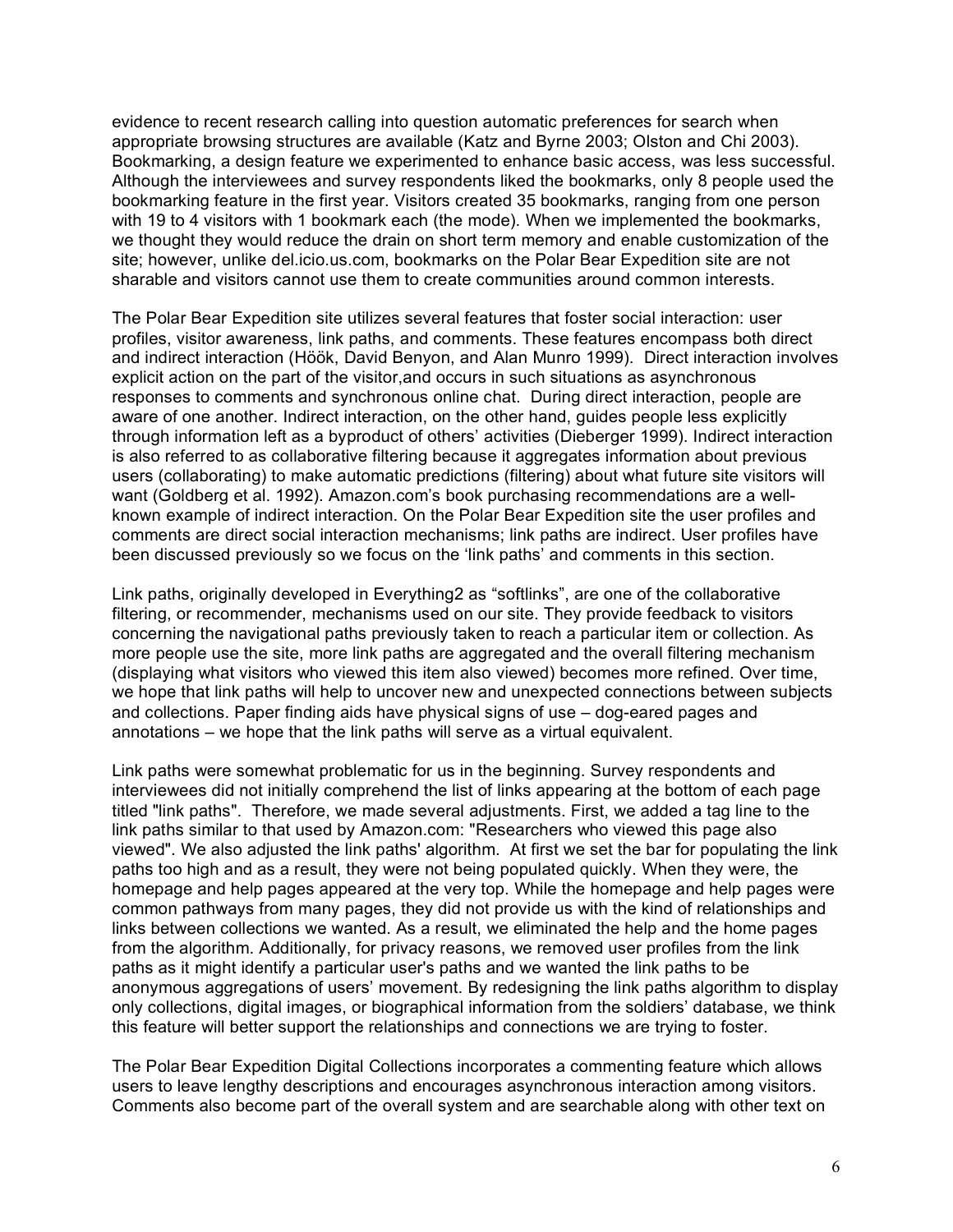the site. The comment feature has been the most utilized of the social interaction mechanisms on the site. Twenty-nine visitors posted 62 comments between January 2006 and January 2007. Interestingly, of those 29 people, 7 (25%) also created user profiles. Thus, there is some overlap between individuals who use these features. This group is probably the core community interested in the site; however, it is still relatively small and has not achieved critical mass.

Comments can be grouped into 3 categories: information sharing, question asking, and donation inquiries. Information sharing can also be divided into two types: descriptive data and error correction. The tenor of these is similar to that in the user profiles: visitors post links to related online information or provide information about soldiers or images. For example one expert in subchaser boats identified photographs and provided detailed information: "Eagle 2 is one of the U.S. Navy Eagle boats built by Ford Motor Company. Eagles 1, 2 and 3 were sent to northern Russia in 1919. See, for example: http://subchaser.org/set-russia-05".

Other comments identify potential errors or omissions. A typical correction message reads: "Incidentally Roy passed away January 17, 1955 following a battle with pancreatic cancer and is buried in Downing Cemetery, Deckerville, Mi." (Comment on Roy W. Randall 6/26/2006). We encourage this type of interaction and had anticipated that this would happen. We ask visitors for evidence, such as a death certificate or discharge papers. In most cases, we have updated our information after reviewing the documentation. If a user is unable to provide documentation, we do not change the site, but keep the comment to allow for multiple voices.

Visitors also ask questions, some diffuse and some specific, in the comment feature. "I was always 'told to remember that grandpa was a Polar Bear' … I am very interested in the history involved. Anyone with information on Frank McGregor included in their families things I would greatly appreciate. Thank you. This is a great site" (Comment on Frank McGregor, 7/18/2006).

Donation inquiries are the third type of comments. We were unprepared for these questions from potential donors which included requests to post their digital pictures on our site. "The Only thing I would have to donate to your collection would be anything digital I have of Oliver's [O.A. Mowat]... If you would like me to send digital pictures of things I have of Oliver I would be happy to" (Comment on O.A. Mowat 3/21/2006). Donations posed a problem since we are a research project and not a collecting repository. We refer all donation questions to the Bentley Library and they can decide how items fit into their online and/or physical collections.

In addition to the user profiles and the comment features, visitors can contact "the Archivist" through a 'Contact Us' area. These messages are also public and searchable. In reality, visitors use all three of these areas to send messages to "the Archivist". In fact, most of the dialog on the site is between visitors and "the Archivist". There has been some interaction between the researchers themselves, particularly among individuals who know each other from the 'real world' Polar Bear community. In one exchange, one visitor suggested additional websites and other historical resources to another researcher in search of information on her ancestor. We hope to encourage and see more user-to-user interaction in the future. In particular one member of this community responds to questions and provides information to others.

### **Discussion and Conclusions**

We have learned several things from this experiment. First, browsing structures are useful/powerful because visitors can see what is there and do not have to pull search terms out of their heads. Archivists should not assume that users prefer search over browse. Second, thinking more broadly about how to increase access is important. Posting information about primary sources in popular sites, such as Wikipedia and the Internet Public Library, does lead to